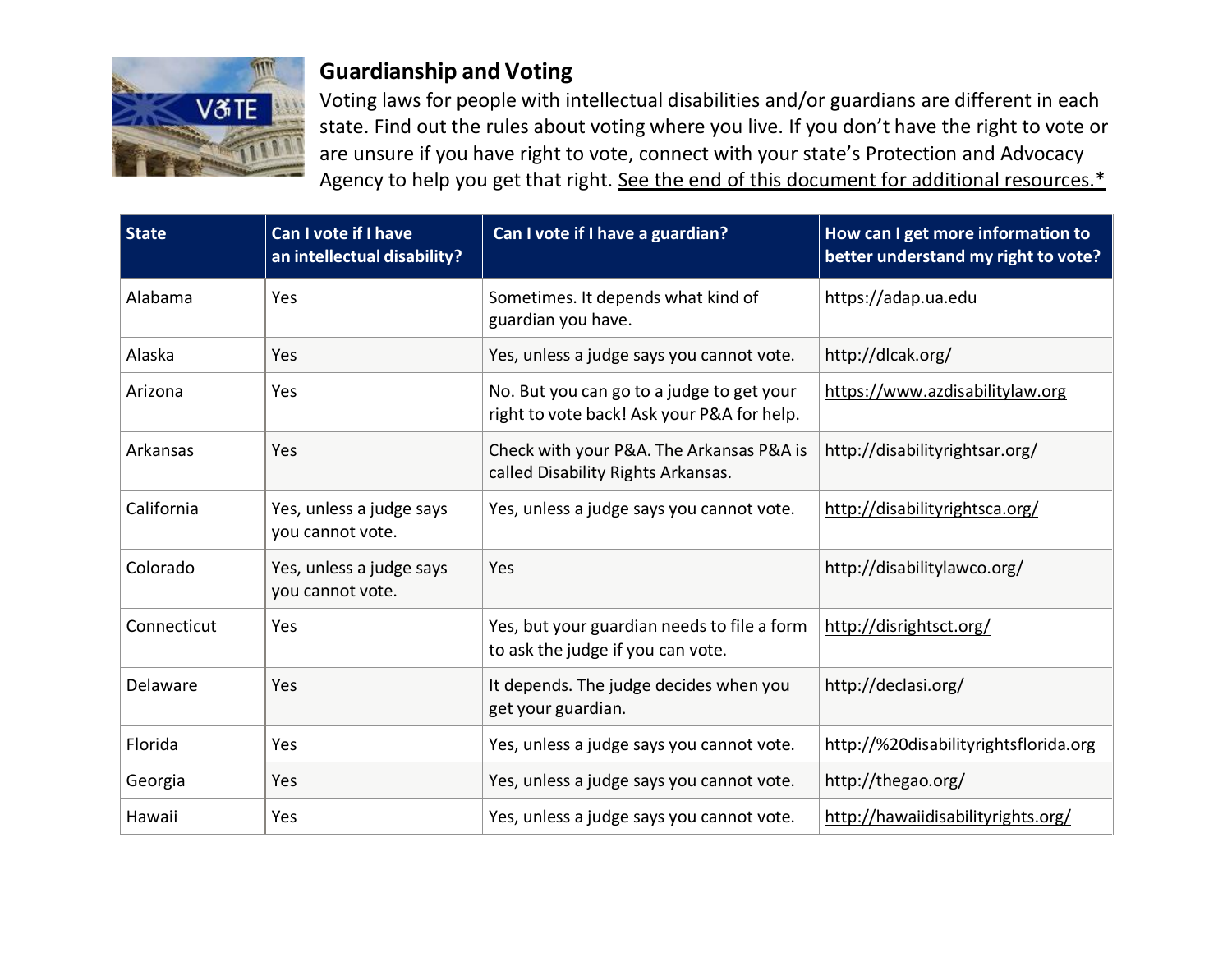| <b>State</b>  | Can I vote if I have<br>an intellectual disability? | Can I vote if I have a guardian?                            | How can I get more information to<br>better understand my right to vote? |
|---------------|-----------------------------------------------------|-------------------------------------------------------------|--------------------------------------------------------------------------|
| Idaho         | Yes                                                 | Yes, unless a judge says you cannot vote.                   | http://disabilityrightsidaho.org/                                        |
| Illinois      | Yes                                                 | Yes                                                         | http://equipforequality.org/                                             |
| Indiana       | Yes                                                 | Yes                                                         | http://in.gov/idr                                                        |
| lowa          | Yes                                                 | Yes, unless a judge says you cannot vote.                   | http://disabilityrightsiowa.org/                                         |
| Kansas        | Yes                                                 | Yes                                                         | http://drckansas.org/                                                    |
| Kentucky      | Yes                                                 | Yes, unless a judge says you cannot vote.                   | http://www.kypa.net/                                                     |
| Louisiana     | Yes                                                 | <b>No</b>                                                   | http://advocacyla.org/                                                   |
| Maine         | Yes                                                 | Yes, unless a judge says you cannot vote.                   | http://drme.org/                                                         |
| Maryland      | Yes                                                 | Yes, unless a judge says you cannot vote.                   | http://disabilityrightsmd.org%20                                         |
| Massachusetts | Yes                                                 | Yes, unless a judge says you cannot vote.                   | http://dlc-ma.org/                                                       |
| Michigan      | Yes                                                 | Yes                                                         | http://mpas.org/contact-mpas                                             |
| Minnesota     | Yes                                                 | Yes, unless a judge says you cannot vote.                   | https://mylegalaid.org/                                                  |
| Mississippi   | <b>No</b>                                           | Yes                                                         | http://drms.ms/                                                          |
| Missouri      | Yes                                                 | <b>No</b>                                                   | http://moadvocacy.org/                                                   |
| Montana       | Yes                                                 | Yes, unless the guardianship order says<br>you cannot vote. | http://disabilityrightsmt.org/                                           |
| Nebraska      | Yes                                                 | Yes, unless a judge says you cannot vote.                   | http://disabilityrightsnebraska.org/                                     |
| Nevada        | Yes                                                 | Yes, unless a judge says you cannot vote.                   | http://ndalc.org/                                                        |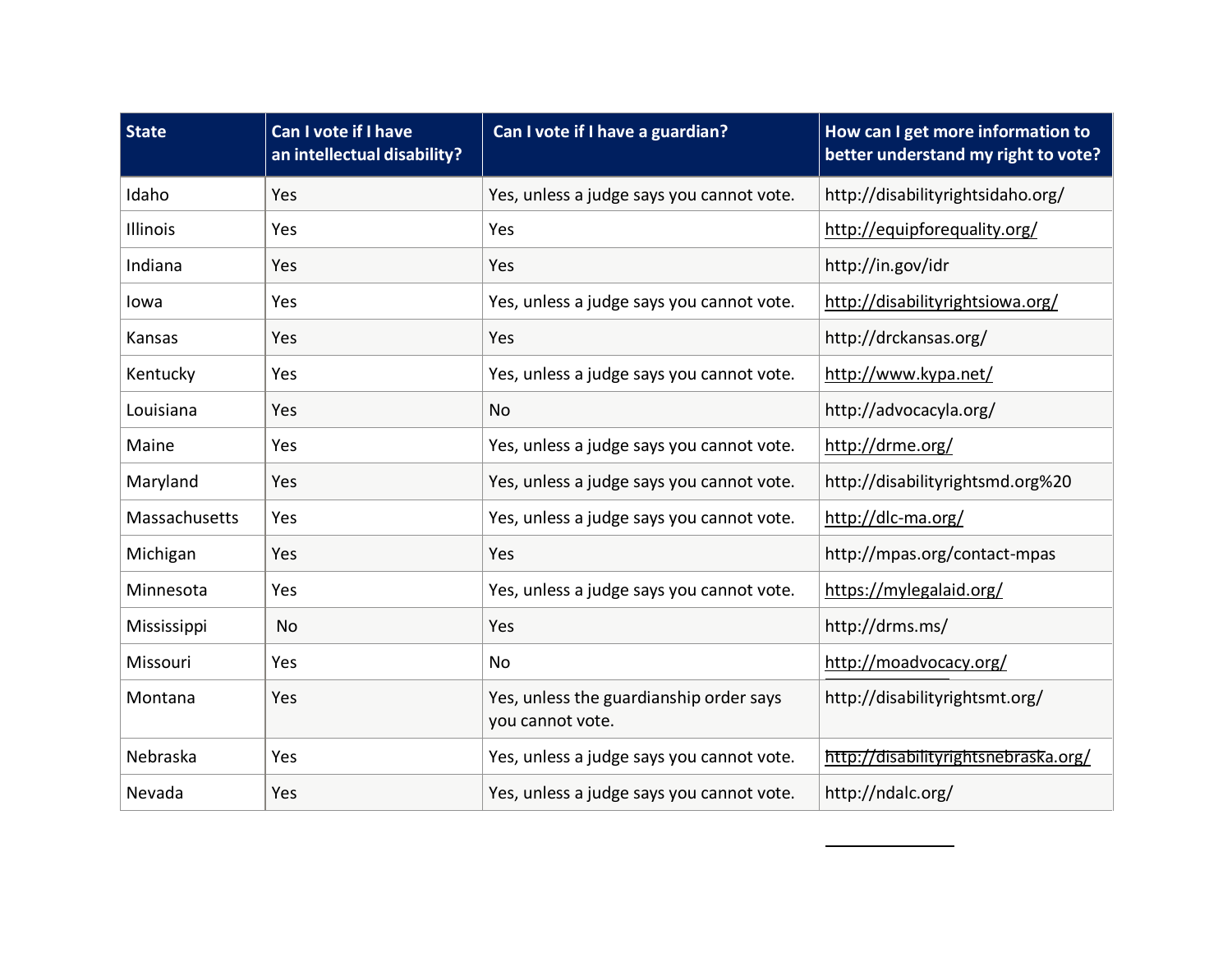| <b>State</b>      | Can I vote if I have<br>an intellectual disability? | Can I vote if I have a guardian?                                                                                        | How can I get more information to<br>better understand my right to vote? |
|-------------------|-----------------------------------------------------|-------------------------------------------------------------------------------------------------------------------------|--------------------------------------------------------------------------|
| New Hampshire     | Yes                                                 | Yes                                                                                                                     | http://drcnh.org/                                                        |
| New Jersey        | Yes                                                 | Yes, unless a judge says you cannot vote.                                                                               | http://drnj.org/                                                         |
| <b>New Mexico</b> | Yes                                                 | Yes, unless a judge says you cannot vote.                                                                               | http://drnm.org/                                                         |
| New York          | Yes                                                 | Yes, unless a judge says you cannot vote.                                                                               | http://drny.org/                                                         |
| North Carolina    | Yes                                                 | Yes                                                                                                                     | http://disabilityrightsnc.org/                                           |
| North Dakota      | Yes                                                 | Yes, unless a judge says you cannot vote.                                                                               | http://ndpanda.org/                                                      |
| Ohio              | Yes                                                 | Yes, unless a judge says you cannot vote.                                                                               | http://disabilityrightsohio.org%20                                       |
| Oklahoma          | Yes                                                 | Yes, unless a judge says you can't vote.<br>But in Oklahoma, a judge usually doesn't<br>let people with guardians vote. | http://okdlc.org/                                                        |
| Oregon            | Yes                                                 | Yes, unless a judge says you cannot vote.                                                                               | http://droregon.org%20                                                   |
| Pennsylvania      | Yes                                                 | Yes                                                                                                                     | http://disabilityrightspa.org%20                                         |
| Rhode Island      | Yes, unless a judge says<br>you cannot vote.        | Yes, unless a judge says you cannot vote.                                                                               | http://ridlc.org/                                                        |
| South Carolina    | Yes                                                 | <b>No</b>                                                                                                               | http://pandasc.org/                                                      |
| South Dakota      | Yes, unless a judge says<br>you cannot vote.        | Yes, unless a judge says you cannot vote.                                                                               | http://drsdlaw.org/                                                      |
| Tennessee         | Yes, unless a judge says<br>you cannot vote.        | <b>No</b>                                                                                                               | http://disabilityrightstn.org/                                           |
| <b>Texas</b>      | Yes                                                 | Yes, unless a judge says you cannot vote.                                                                               | http://disabilityrightstx.org/                                           |
| Utah              | Yes                                                 | <b>No</b>                                                                                                               | http://disabilitylawcenter.org%20                                        |